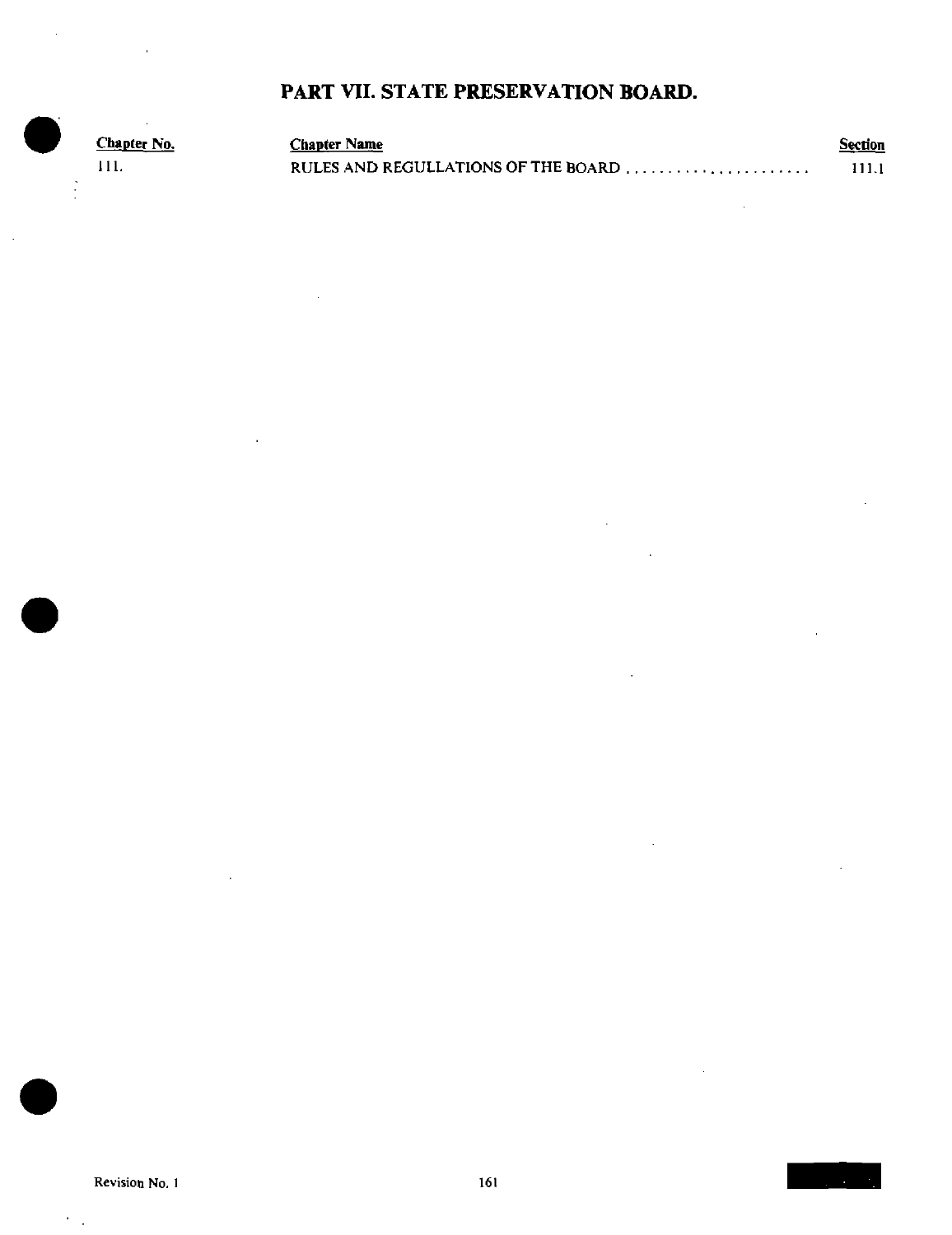J.

 $\overline{\phantom{a}}$ 

l.

 $\ddot{\phantom{a}}$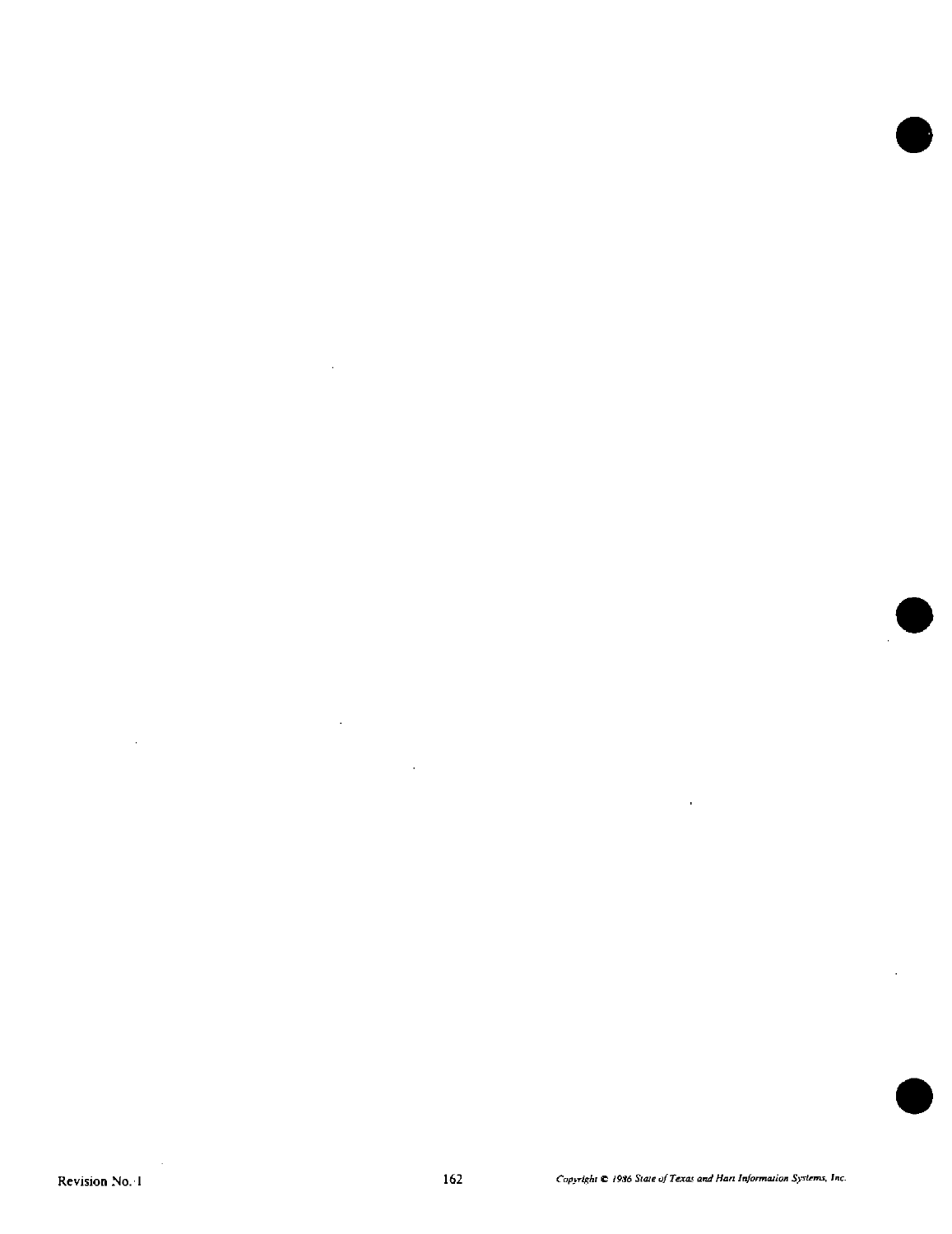## CHAPTER 111. RULES AND REGULLATIONS OF THE BOARD

 $\sim$ 

| Section No. | <b>Section Name</b>                 |
|-------------|-------------------------------------|
| 111.1.      | Official Name of the Board.         |
| 111.2.      | Chairman.                           |
| 111.3.      | Vice Chairman.                      |
| 111.4.      | Committees.                         |
| 111.5.      | Board Meetings.                     |
| 111.6.      | <b>Transaction of Business.</b>     |
| 111.7.      | Agenda.                             |
| 111.8.      | Order of Business.                  |
| 111.9.      | Rules of Order.                     |
| 111.10.     | Minutes of the Board Meetings.      |
| 111.11.     | Inventions or Publishable Material. |
| 111.12.     | Additional Rules.                   |
|             |                                     |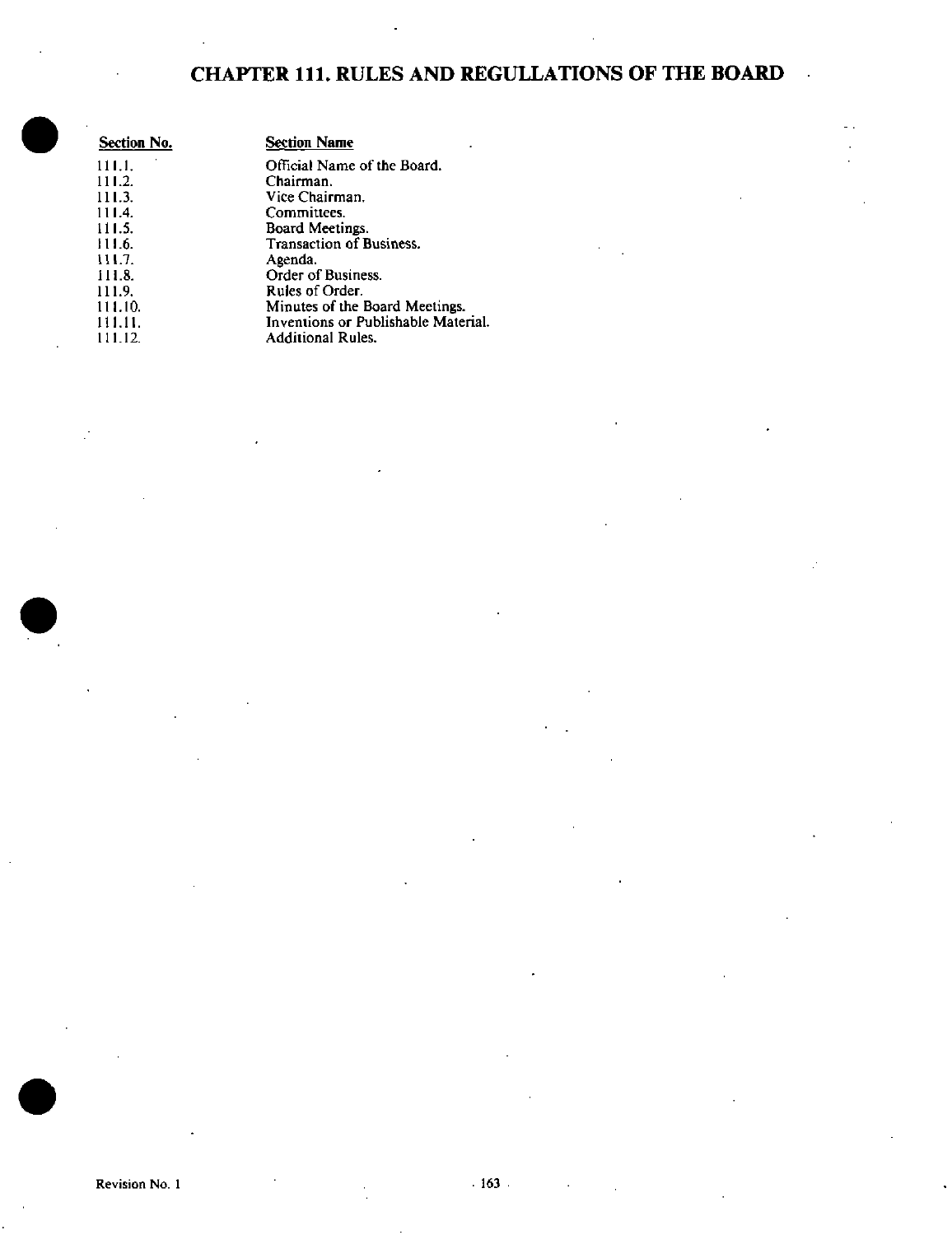$\bar{z}$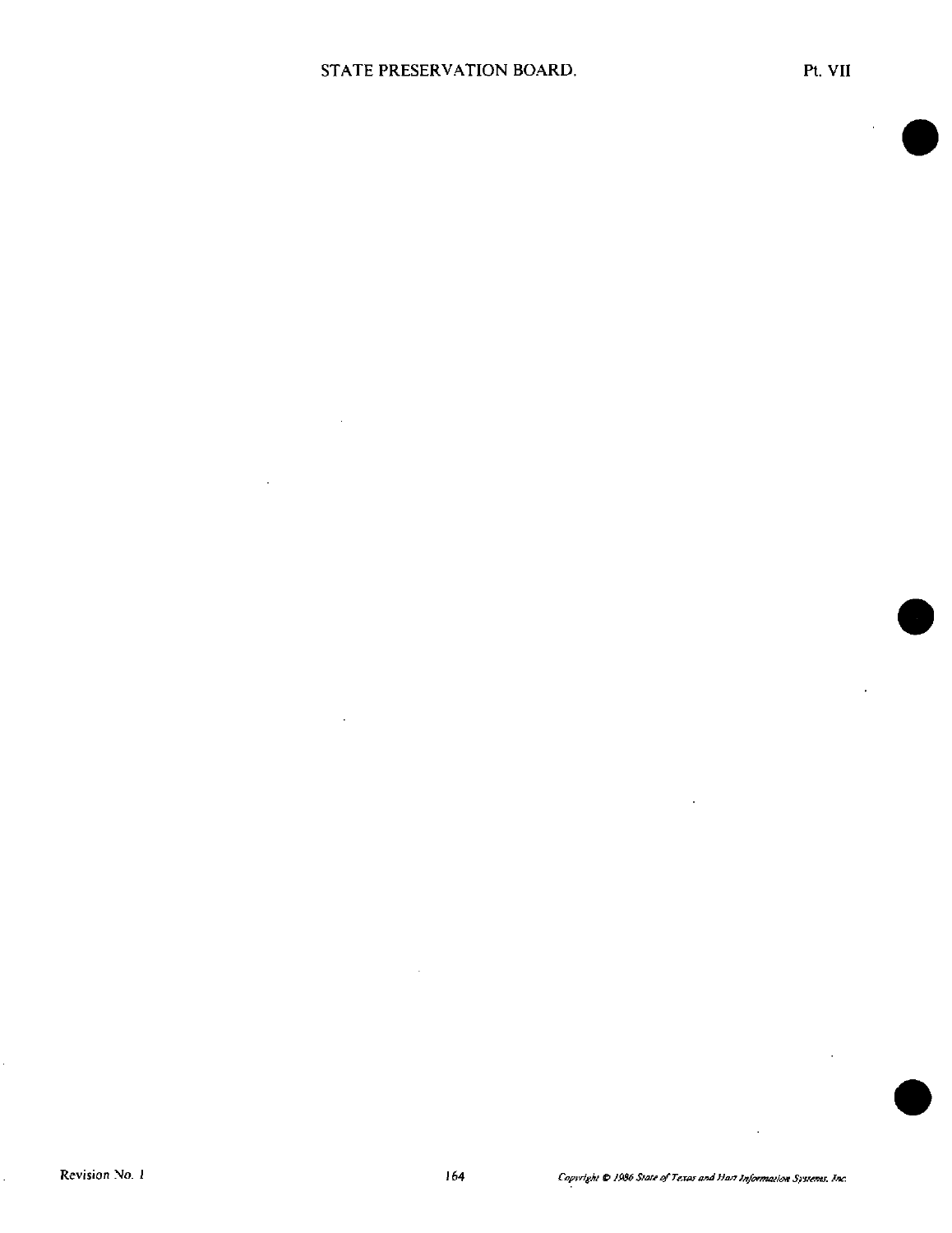## §111.1. Official Name of the Board.

The name of the board shall be the State Preservation Board.

Source: The provisions of this §111.1 adopted to be effective December 25, 1985, 10 TexReg 4804.

#### §111.2. Chairman.

The governor shall be chairman of the board.

Source: The provisions of this §111.2 adopted to be effective December 25, 1985, 10 TexReg 4804.

## §111.3. Vice Chairman.

The lieutenant governor and the speaker of the house shall serve as co-vice chairmen. They shall perform the duties of the chairman in case of absence or disability of the chairman.

Source: The provisions of this §111.3 adopted to be effective December 25.1985, 10 TexReg 4804.

#### §111.4. Committees.

- (a) Executive committee. The executive committee shall consist of the chairman and the vice-chairmen.
- (b) Other committees. The chairman may appoint other committees from the board from time to time.

Source: The provisions of this §111.4 adopted to be effective December 25.1985, 10 TexReg 4804.

#### §111.5. Board Meetings.

- (a) Regular Meetings. The board shall meet not fewer than two times a year. These meetings shall be held at such designated places, times and dates as may be determined by the chairman.
- (b)  $Quorum$ . Four members of the board shall constitute a quorum.
- (c) Special meetings. Special board meetings may be called by the chairman of the board at such times, dates and places as become necessary for the transaction of State Preservation Board business. The notice of special meetings shall slate the date, time, and place of the meeting and be forwarded to the members not less than seven days in advance of the time of meeting with ihe secretary of slate. However, emergency meetings of the board may be called and notice posted in accordance with Texas Civil Statutes. Article 6252-17, §3A(h). All meetings shall be posted and shall be open to the public under the provisions of the Administrative Procedures and Texas Register Act, Texas Civil Statutes, Article 6252-13a.

Source: The provisions of this §111.6 adopted to be effective December 25, 1985, 10 TexReg 4804.

### §111.6. Transaction of Business.

The board may transact official business only when in session and shall not be bound in any way by any statement or action on the part of any individual member except when such statement or action is in pursuance of specific instruction of the board. No order or decree shall be adopted by the board except in open meeting and in accordance with the Texas Open Meetings Act.

Source: The provisions ofthis §111.5 adopted to be effective December 25.1985, 10 TexReg 4804.

#### §111.7. Agenda.

The chairman, in cooperation with the architect of the capitol, shall prepare and submit to each member of the board prior to each meeting of the board an advance copy of an agenda, outlining matters that will be considered by the board and such other matters, materials, and information as members have requested to be included for consideration.

Source: The provisions of this  $\S111.7$  adopted to be effective December 25, 1985, 10 TexReg 4804.

## §111.8. Order of Business.

The order of business lo be observed by the board should be as follows;

- {]) call lo order;
- (2) introduction of visitors and guests;
- $(3)$  reading and/or approval of the minutes of the previous meeting;
- (4) communications;
- (5) old or unfinished business;
- (6) new business;